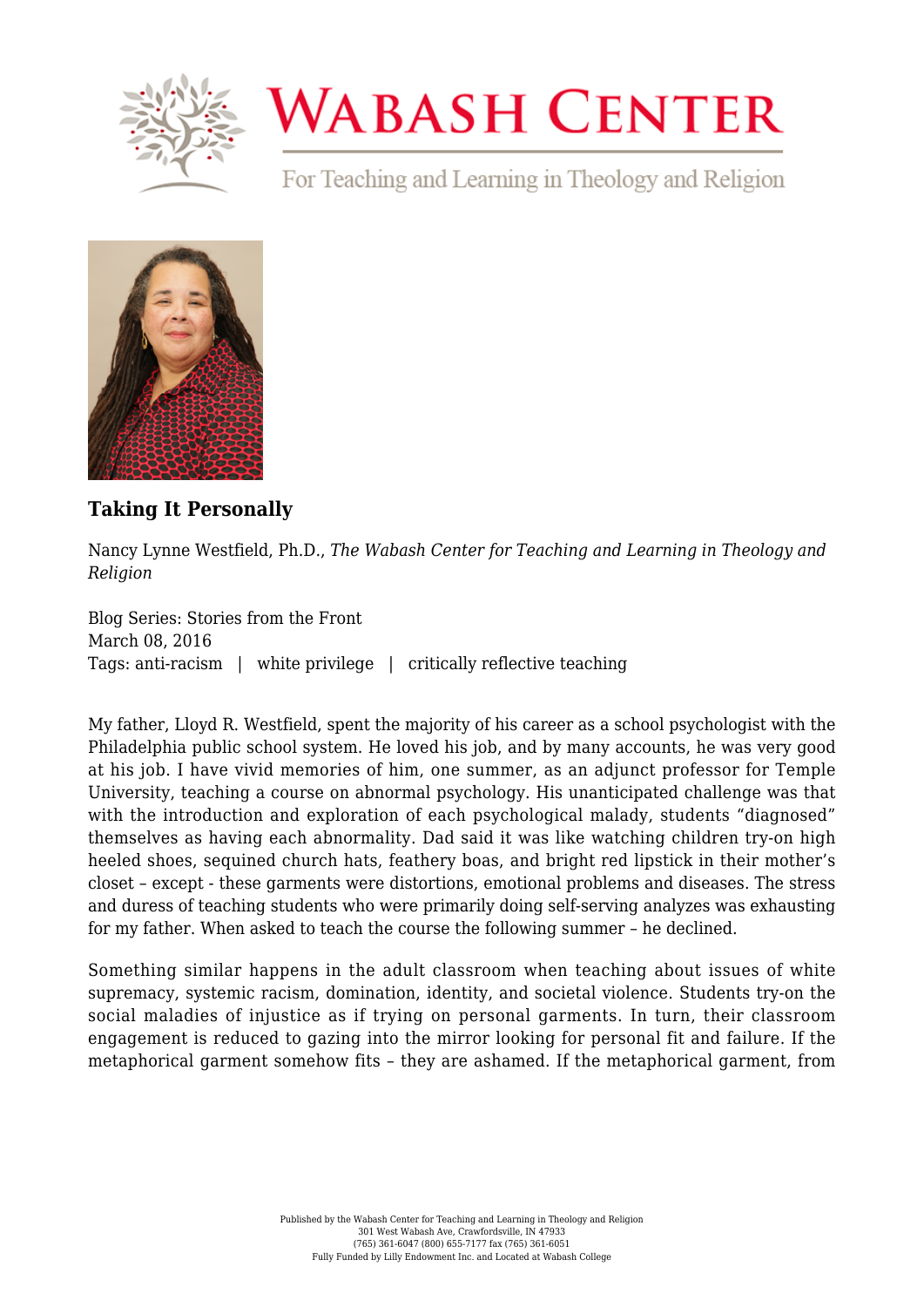their own imaginary inquiry, is ill-fitting – they absolve themselves from personal responsibility. This venture into taking it personally turns into irresponsible reflection which serves to block critical reflection and hampers a sophisticated consideration for the issues of justice. Teaching in the disciplines of religion, culture studies, race theory, and gender studies means that all my classes are rife for the personal try-ons.

As a womanist, I am deeply committed to the construction of knowledge which comes from personal knowing, experience, and the everydayness of living. For me, this is the source of



wisdom and hope. At Lloyd R. Westfield the risk of contradicting my previous

paragraphs, I am making a distinction between knowledge production and playing at therapy; between reflecting upon personal experience and getting upset about the ideas we are studying because you think the ideas we are studying are directed at you in particular.

The obstacle to teaching, as I see it, is when the classroom is reduced to a place where students haphazardously "play" at their own personal responsibility, and in so doing, refuse to immerse into critically responsible reflection. Students, when taking ideas personally, use the personal as an excuse to be dismissive, judgmental, or just plain rude. Taking issues personally withers the exploration of the personal experience.

It is a challenge to differentiate between white people and the ideology of white supremacy. It is a challenge to differentiate between the ideas of domination (patriarchy, racism, sexism, homophobia, classism) and the lived choices of our brothers and sisters. It is difficult to convey to students that "….. (this) is not about you – personally" when, for so many, this is the first or one of the first conversations which provides information about the workings of systemic oppression.

I am not suggesting an emotional disconnection from study. On the contrary, I have vivid,